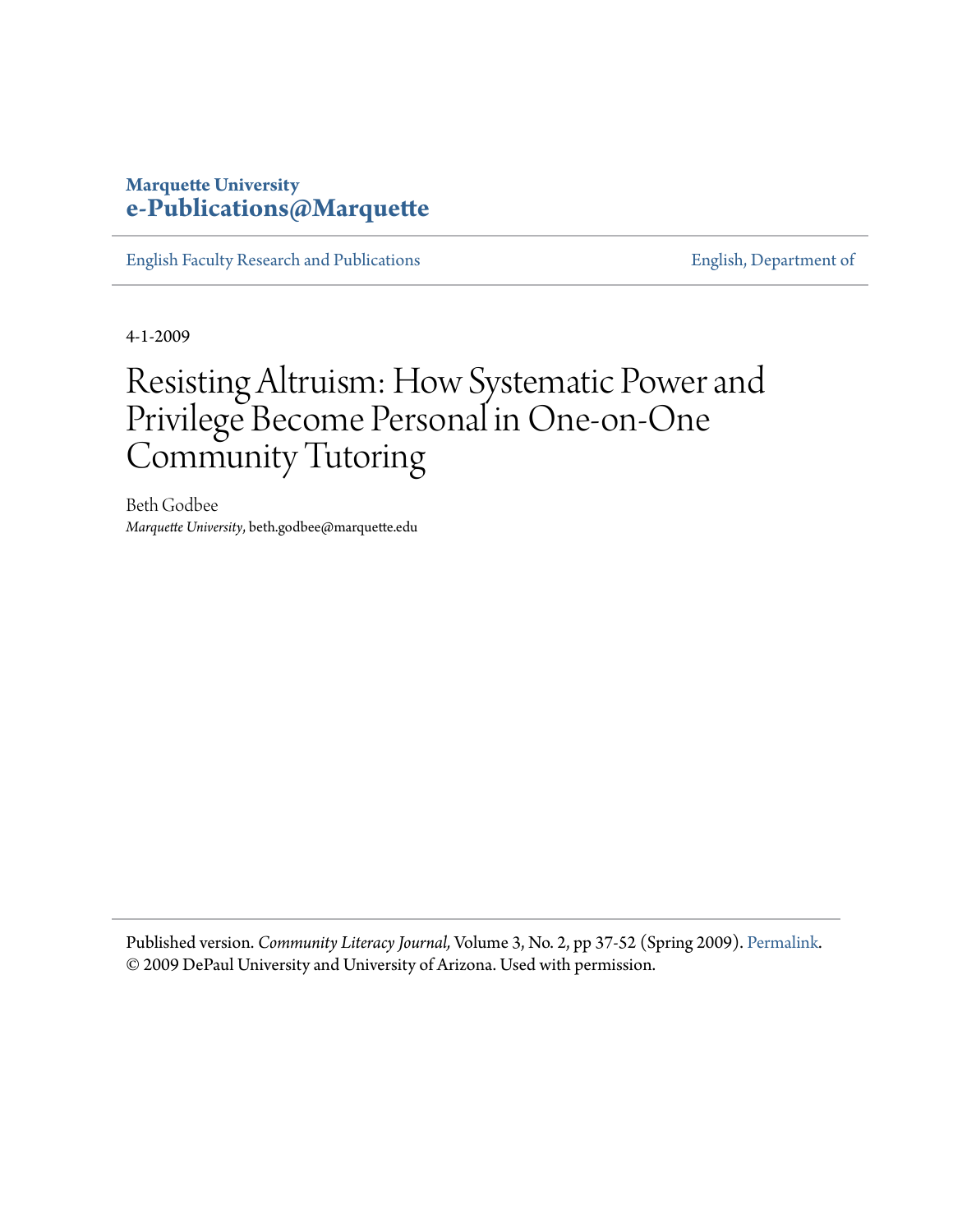## **Resisting Altruism: How Systematic Power and Privilege Become Personal in One-on-One Community Tutoring1**

### *Beth Godbee*

In this qualitative case study of one tutoring relationship, I present new data on the extracurriculum; investigate tutoring as it occurs in community spaces; and argue that individuals can connect across systematic inequalities through personal conversations around picture books, photographs, and other visual and textual materials. Rather than ignore individual positioning within institutionalized power and privilege, tutors and writers can strengthen relationships and make tutoring more effective by evaluating how the systematic becomes personal and intimately known in one-on-one conferencing.

As a community literacy tutor, I find that building meaningful, long-term, and intimate relationships is what makes one-on-one tutoring especially exciting, but also challenging. Community literacy programs often invite a person with better economic footing, more educational opportunity, or other privilege to support someone disenfranchised by institutionalized racism, classism, and other systematic oppression. In turn, tutors find themselves confronting their own race, class, or national privilege, while student-learners are often unsure of how to relate with this person who is supposedly "helping" them. While there are, of course, exceptions to this dichotomy of tutor as privileged and student as disenfranchised, community literacy programs tend to follow a service model, which contributes to Ellen Cushman's arguments against "missionary activism" (14) or an altruistic, Mother Teresa-like stance toward working in the community ("Rhetorician" 19).<sup>2</sup> Within this problematic and pervasive frame of altruism lies potential for individuals to engage with and to understand better their own positioning in systems of power and privilege. How, then, do tutors make connections across institutional inequities that operate on the individual level within one-on-one conferences?

In this article, I identify the intersection between systematic and individual forces by analyzing a case of community tutoring in which differences between tutor and student are magnified. Specifically, I seek to uncover the ways in which individuals draw on and experience power and privilege within the tutoring relationship. I argue against a polite response of ignoring or keeping hidden differences in power and instead maintain that tutoring partners should work together to build conversation about and awareness of their individual positioning. Since Anne Ruggles Gere's call in 1994 to make visible writing practices as they occur outside classroom walls, composition scholars have looked into community spaces to study literacy (Cintron; Cushman; Brandt; Street; Daniell), writing groups (Moss, Highberg, and Nicolas), and service learning (Herzberg; Grabill; Flower). These studies, along with ones on place and space (McComisky and Ryan; Reynolds), have advanced conceptions of "the extracurriculum of composition." To this point,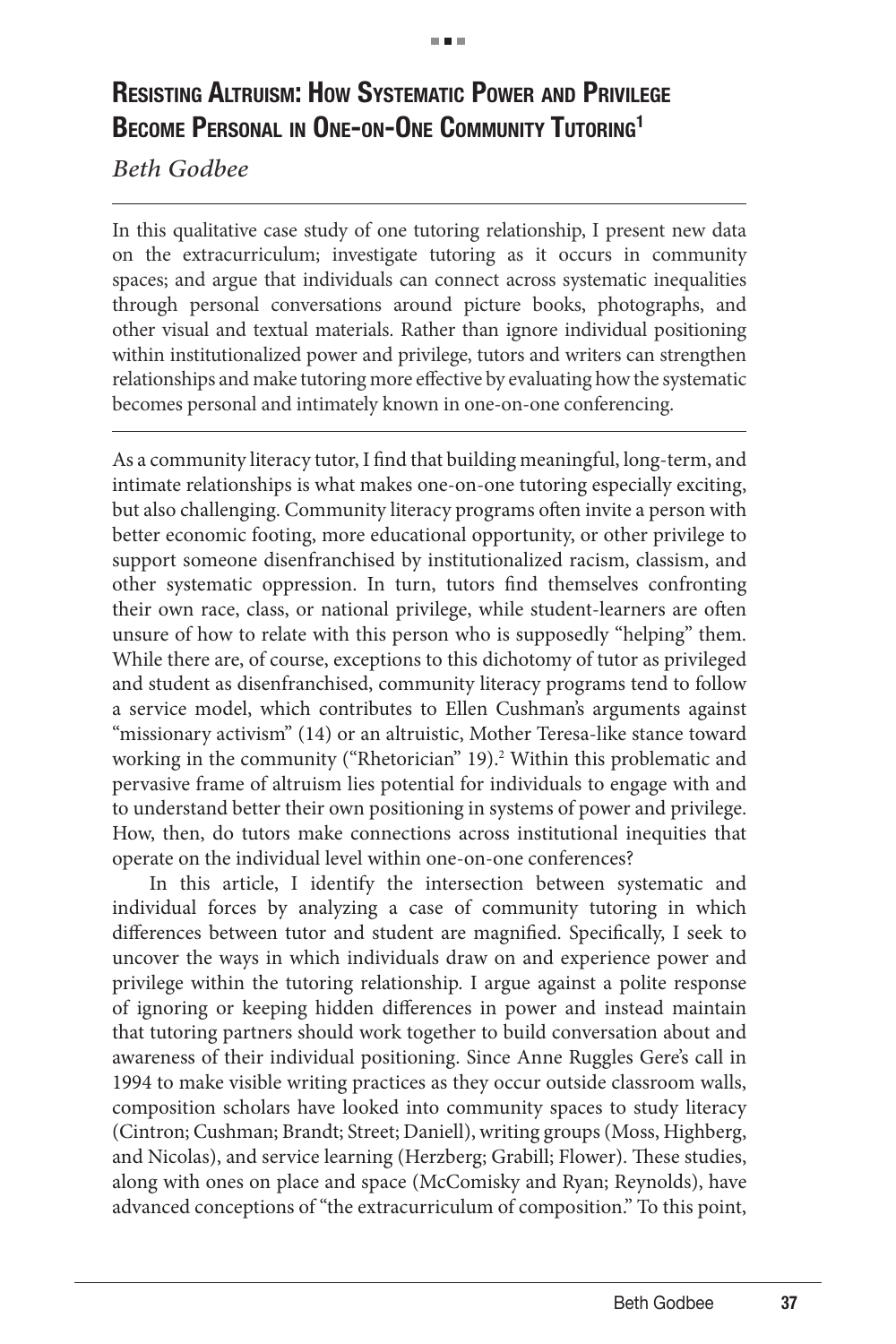however, studies of one-on-one tutoring and writing centers have focused on the university or secondary school, and studies of community literacy have examined primarily programmatic or historical issues, rather than the intricate details within tutorials. My study seeks to connect these disparate fields by shedding light on writing-centered tutoring that occurs outside the academy, within a community literacy program, and for the purpose of intensive language learning. Further, I hope to extend current research on white privilege and social change by moving beyond the question of whether power and privilege shape our daily interactions and instead describing how those systems influence individuals. My project offers implications for community literacy as well as for writing centers and other university or campus-based tutorial programs.

Since my initial involvement with a community literacy program in September of 2005,<sup>3</sup> I have worked one-on-one with a Hmong woman who came to the United States a year earlier with refugee status. Roughly my same age, Mai Zong, whose chosen pseudonym means "good girl" in Hmong, is a mother and the only woman in her refugee group who has continued to take English classes. Over the two years that Mai Zong and I have worked together, we have strengthened our relationship in regular one-on-one conferences and through collaboration on a qualitative study of our tutoring partnership. I have recorded fieldnotes, audiotaped a tutorial, and interviewed Mai Zong about her experiences with tutoring. To ensure Mai Zong understood my research and truly provided informed consent, I worked with a coordinator of the community literacy program who translated the consent forms into Hmong and attended a tutorial to explain my research to Mai Zong. Throughout my data collection and analysis, for ethical and methodological reasons, I have sought Mai Zong's feedback and worked to make the research participatory and reciprocal—to benefit Mai Zong through improved tutoring and attention to our bi-weekly meetings. I have also read sections of my fieldnotes to Mai Zong and have talked with her about the content of this article (and an earlier conference presentation). As Mai Zong and I have developed trust and friendship, we have moved from our original meeting place in a community center to our new location in Mai Zong's home. In both of these locations, we have talked about our relational tutoring, and I continue to ask Mai Zong about her perceptions of and reactions to our work together.

What I find most provocative in exploring my tutoring relationship with Mai Zong are the ways in which we identify common ground and work to become friends, even as we are positioned very differently within systems of power and privilege. I see at least three types of asymmetrical power distributions acting on our tutoring relationship: the first stemming from our positions within social hierarchies based on identity (e.g., race, class, and gender); the second reflecting global political and cultural contexts (e.g., the Hmong community positioned within the Untied States), and the third resulting from our institutional roles (e.g., tutor and student). Each of these types of asymmetrical power is veiled and works under the surface to varying degrees. As Peggy McIntosh, Stephanie Wildman, Adrienne D. Davis,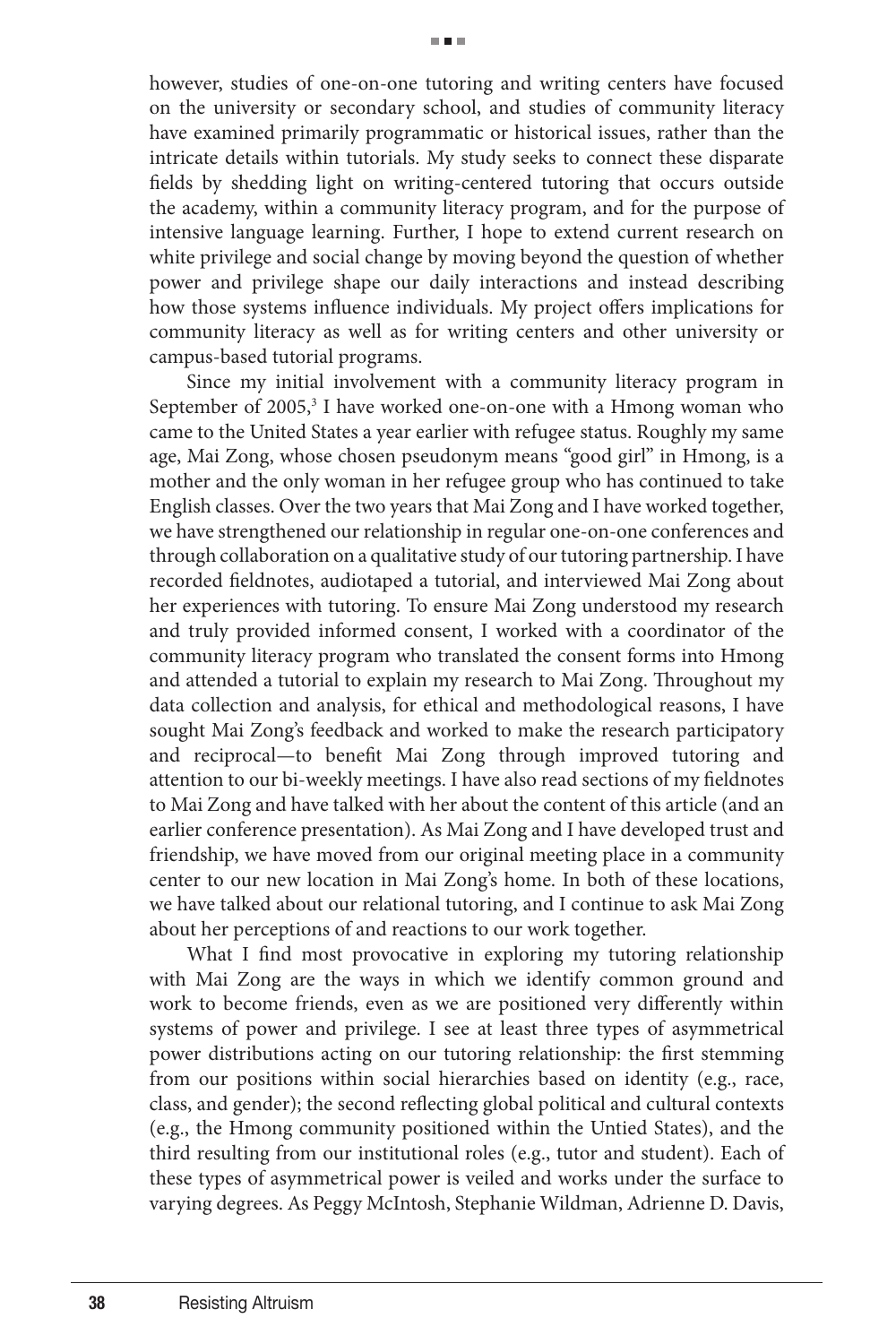Tim Wise, and others have identified, white privilege—like other forms of institutionalized power and privilege—is made invisible so that whites often find themselves unaware and unreflective about their own unearned advantages. Whether or not tutors realize their positioning within race, class, gender, and other oppression hierarchies, these systems are sure to manifest themselves within tutorials. In my relationship with Mai Zong, I note that I benefit from white privilege, as well as economic and language privilege as a white, middle-class, American woman. I am positioned within the community literacy program as tutor, researcher, and educated English speaker—all institutional roles that assume expertise and the status of teacher over student. At the same time, Mai Zong reminds me that she is privileged in the Hmong community as a mother, as an immigrant to the United States, and as a woman with several years of schooling who aspires for a GED and continued education. Perhaps because of Mai Zong's privilege within her own community, we are able to discuss openly power and privilege in our oneon-one conferences. And as a result, I have become more aware of my own institutional and individual power, both in the tutorial and in the broader United States context.

Concurrently, whereas I benefit from white, middle class privilege, I also experience sexism that allows me to draw analogies among forms of oppression. And Eileen O'Brien maintains that most whites come to antiracist work through some type of approximating experience, such as experiencing sexism, witnessing racism of a close friend or family member, or noticing contradictions between ideals and practices. Not only does my gender allow me to imagine racism, classism, and other forms of oppression for my tutoring partner, but it also provides a point of connection with Mai Zong. As heterosexual women, we assume similar roles as spouses and caretakers. These connections allow us to try more challenging discursive activities (from reading aloud passages to taking field trips to the public library), but differences in power and privilege simultaneously influence how we construct meaning from stories and talk about themes in the contexts of our lives.

To understand how systems of power and privilege influence tutoring relationships and, by extension, tutoring effectiveness, I present a case study of tutor research (as a parallel to and extension of teacher research or action research), which has allowed me to investigate my local context and to improve my own practice. Although I have consulted and collaborated with Mai Zong throughout my research process, this analysis is primarily my own. I consider how friendship can be formed across asymmetrical power relations and how Mai Zong and I act as individuals within broader systems of power and privilege. To describe the nature of our evolving relationship, I relate and analyze stories of my one-on-one interactions with Mai Zong, beginning with our awkward introductions. These stories illustrate how two individuals can connect across inequalities through personal conversations stemming from picture books, photographs, and other visual and textual materials.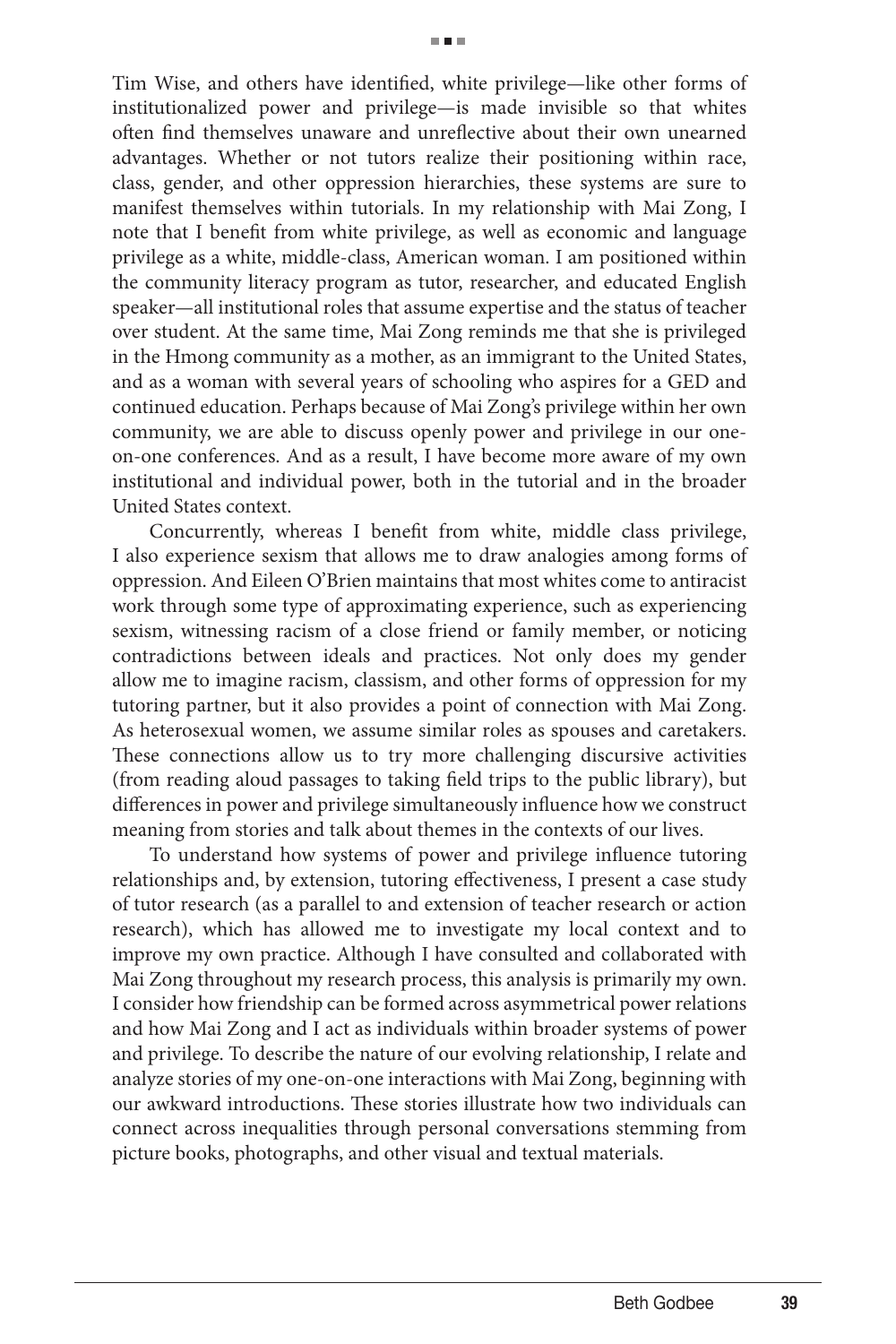#### Building Proximity from Distance

To provide insight and background into how Mai Zong and I have developed our tutoring relationship, I describe here our process of establishing routines and regular patterns in conferencing. Community literacy programs often allow for flexibility that can be restricted by more structured coursework, worksheets, or scripts. Mai Zong and I have grown closer as we have become more flexible in our interactions, putting aside homework and worksheets in favor of conversation. In our case, picture books have provided the starting point for many of our conversations, but a range of texts or images could do the same.

When Mai Zong and I first met in fall 2005, we experienced frustration. From the first day of meeting my partner, I felt anxious about my ability to help because, as Nancy Grimm reminds writing center tutors, "good intentions" are not enough. I met Mai Zong after one of her ESL classes, and in the rush of introductions, our initial communication broke down. In an effort to negotiate our meeting time and place, I asked Mai Zong when and where she would like to meet, and she responded by nodding her head *yes*. Confused, I tried again: "When would you like to meet? … For tutoring?" This time she shook her head *no*. I wondered whether she was confused, uncertain, or waiting for me to explain. So I pulled out my calendar, pointed to a date, and wrote, this time without asking: "Thursday 2-4pm? October  $6<sup>th</sup>$ ?" Mai Zong repeated my actions by writing the date and time on her notepad, and again she nodded *yes*, which ended my attempt to coordinate our schedules. I clearly remember leaving this first encounter worried about telling, rather than asking, when we would meet. Aware of relative power, I worried about exerting control—not only over scheduling and meeting times, but also over the content or focus of our one-on-one sessions.

Mai Zong recounts this same encounter when she explains how she almost quit tutoring before we even began. She also found communication so difficult not only with this first meeting but also during our initial tutorials that she considered canceling our sessions. She says, "The first time I feel bad because I, I don't understand what you say. And you say more I don't understand. I think I cancel the tutoring … I think the next time I don't go." Interestingly, this early experience of awkwardness and miscommunication contrasts with what Mai Zong has more recently said about our sessions: "I have a good time, a good time to meet you and to make, I don't know, something, to tell, to understand." Mai Zong now experiences our sessions very differently and more constructively, but I wonder what has allowed us to develop closeness and to settle into a comfortable rhythm in tutoring.

The first time Mai Zong and I met after our initial introductions, she brought homework from her ESL classes. The homework included a short story and end questions about leprechauns, a dialogue on ordering food, a spelling test, and a worksheet on hard and soft "g" and "c" sounds. I struggled to pay attention as Mai Zong decoded the story. She asked me for help with pronunciation, but I wanted to chat about the plot—or about anything relevant to her life. Why was she reading about leprechauns, I wondered.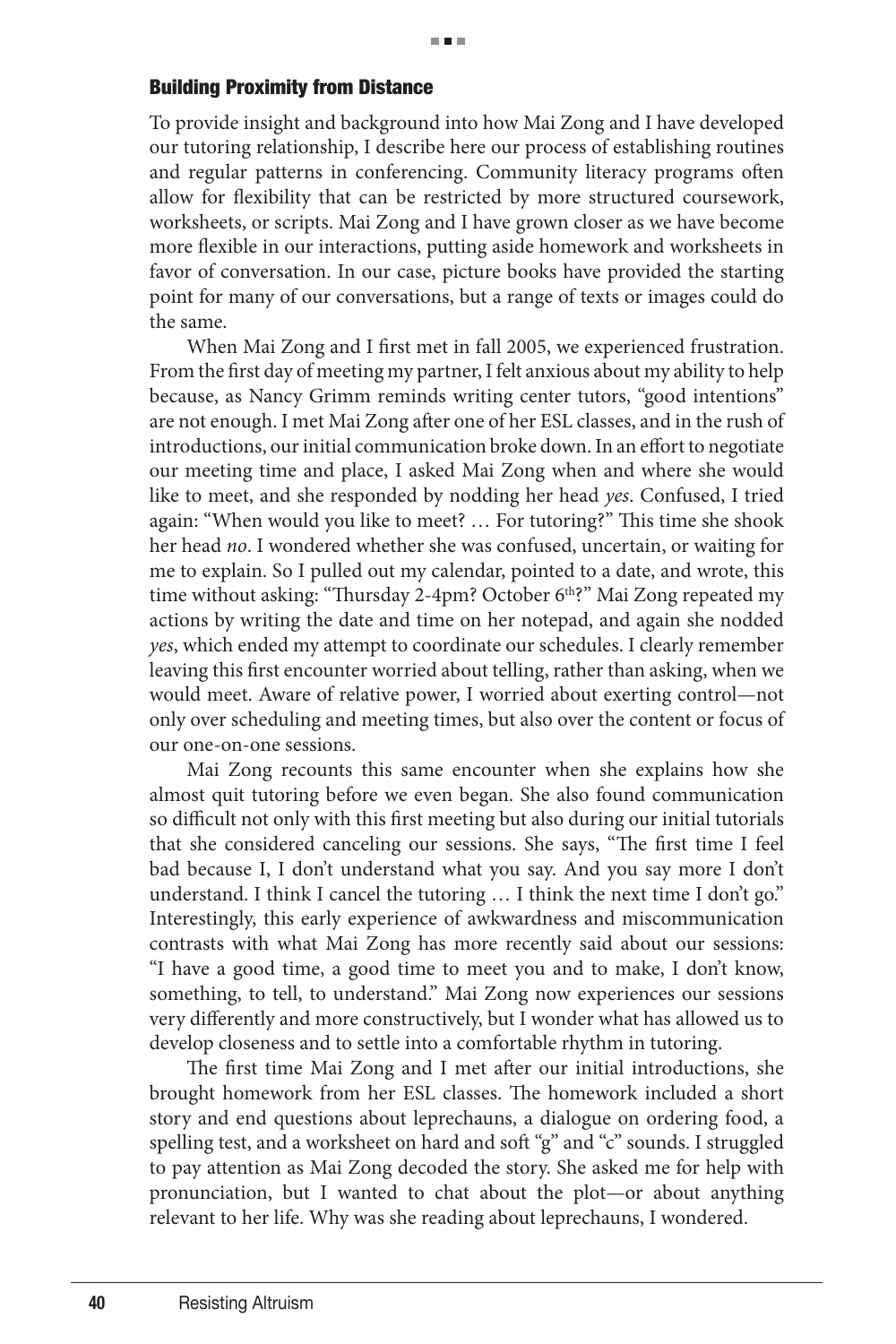I interrupted, "So, who are these leprechauns?"

"Uhm." She paused, looked at the handout, and read aloud a sentence, "They hope to prevent anyone from taking their gold."

"Ok. They have gold. So, are they rich?"

"Rich? What does that mean?" Mai Zong seemed unsure of why I was questioning her about the story. The more we talked, the more I realized that she had perfected the skill of reading aloud words without internalizing their meaning. To Mai Zong, leprechauns were real people who had money, not magical creatures connected with rainbows and fighting for pots of gold. Her reading reminded me of the simple textbooks I encountered and despised in grade school, and I immediately wanted to try something different.

The following week, after some time spent on her homework sheets, I asked Mai Zong if she would like to do some writing. Instead, she asked about reading, so I pulled out a stack of menus, advertisements, and neighborhood flyers. I also brought several picture books that I proposed we read so that Mai Zong could share them with her four-year-old son. Right away, she smiled and began flipping through the books. She chose two: Margaret Wise Brown's *Goodnight Moon* and David Wiesner's *Tuesday*. The first choice, *Goodnight Moon*, worked particularly well, as the story unfolds with a rabbit (Mai Zong likened this character to her own son) saying goodnight to the objects in his room. Each page provided illustrations of the objects mentioned, so whenever Mai Zong asked about vocabulary, we were able to look to the illustrations for answers. She liked the text enough that she asked me to bring more like it, and she took it home to read with her son.

The next book, *Tuesday*, was drastically different: it presented images without text, so it allowed us to tell the story as shown through illustrations. Narrating the text gave us a chance to practice speaking and to build vocabulary about farms, frogs, jumping, flying, news, and the media. We laughed through several scenes, and Mai Zong enjoyed the subtext (the back story) of pets and late-night workers who see the action but are alone in knowing what has happened as frogs have flown through their town, wreaking havoc. Like the leprechaun story, this book was nonsensical and magical, but this time Mai Zong created the story on her own. She seemed engaged in the plot, able to discuss the action and characters, and entertained by the humorous portrayal of flying frogs. Perhaps most importantly, she again took the book home to her son, where she could teach the story to him. From this point forward, picture books became a means of transferring power, of sharing my tutor role with Mai Zong so that she could teach her son with the same books we rehearsed and read together.

Months later, Mai Zong continued to ask for picture books and settled into a pattern of reading one per week. This ritual united us by providing consistency, but also reinforced a power distinction in that I chose which books to bring to our sessions. I selected a variety of texts so that Mai Zong could choose a few that piqued her interest, but my initial selections in many ways determined the vocabulary or context. For example, Tomie dePaola's *Mice Squeak, We Speak* focuses primarily on animal names and sounds, a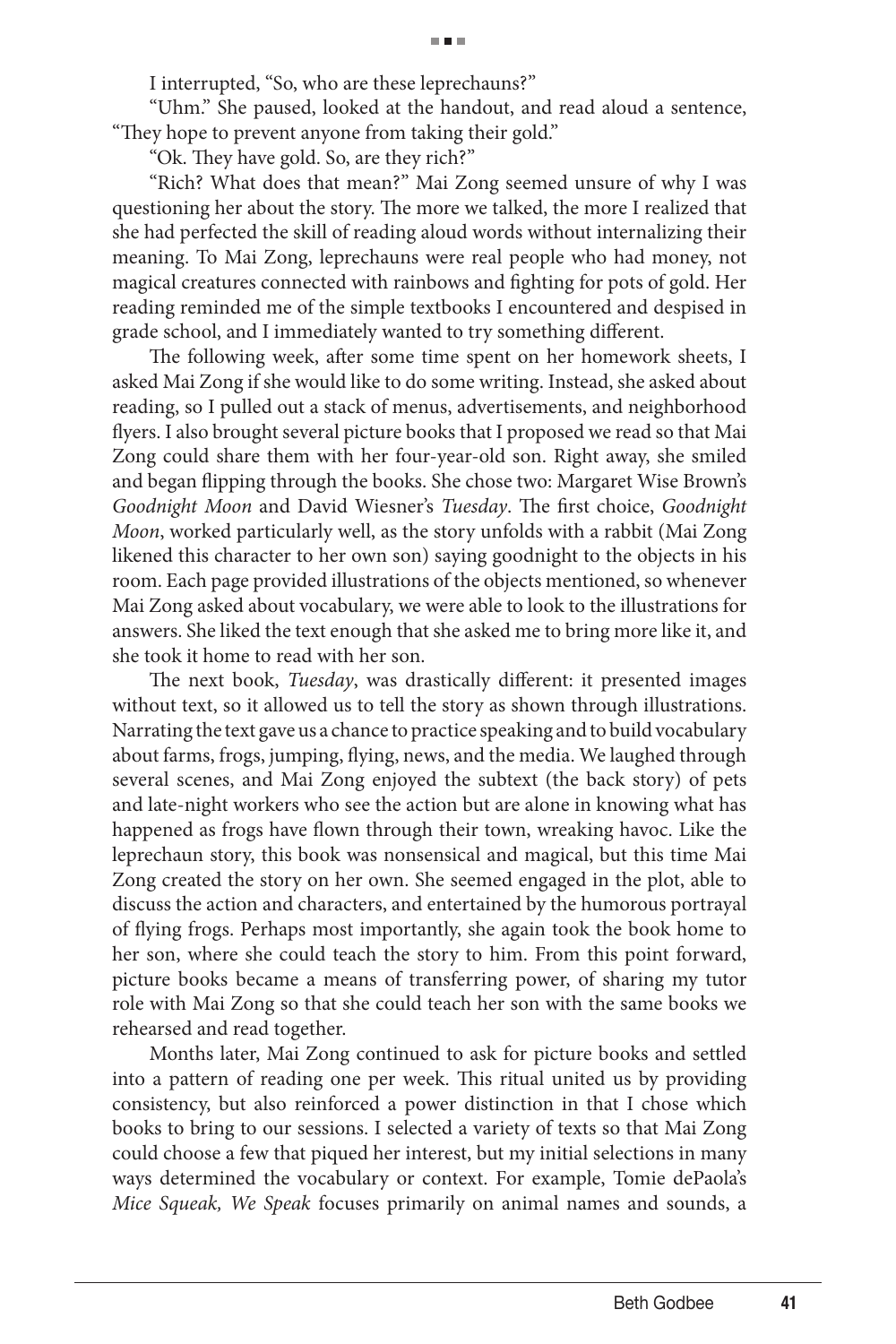topic that would have little relevance to Mai Zong's everyday life, but one that she told me her son was learning in preschool at the time. Other books allowed Mai Zong to share her expertise on parenting and childhood. One case was William Joyce's *George Shrinks* about a boy who becomes the size of an insect or small rodent. His cat tries to attack him, he is almost washed away by water, and he nearly crashes when flying a toy plane. His parents show up at the end of the book just in time for George to return to his normal size. Mai Zong related how her son would behave in a similar situation, and she laughed about how silly children can be. Because Mai Zong's learning is so connected with her identity as mother, she sees value even in the books that I worry are too disconnected from her everyday life. Our reading of picture books is not without conflict, but even as I choose the books, Mai Zong's experience gives meaning to those books, allowing her to exert authority and expertise. While my role of tutor and Mai Zong's role of student are nonetheless reinforced in this scenario, our reading of picture books has drawn attention to Mai Zong's relative power in the mother-child social hierarchy, thereby highlighting another system of power and privilege that can complicate the others at play in our tutorials.

I realize from talking with other tutors in the community literacy program that using picture books with an adult learner is more than unconventional: it is seen as looking down on my partner. I see the situation in reverse: worksheets underestimate, while reading trade books—whether children's literature or adult novels—assumes ability, interest, and authentic engagement with text. In addition to allowing us to laugh and enjoy the stories, picture books have given us a framework for building vocabulary, reading experience, and concepts of print. Together, we have explored a range of texts, discussed the ways visual and textual elements complement each other, and set an expectation that Mai Zong continue reading on her own. This expectation has led to a library fieldtrip and the knowledge that books can be borrowed, browsed, and enjoyed at home. Rather than completing worksheets in isolation, reading picture books has become an activity with great importance, something that taps into Mai Zong's role as a mother and opens difficult and personal discussions about systematic power in our lives.

#### Struggling with Power Differentials

As Mai Zong and I discuss picture books and meet over months that have turned into years, conversations *both* bring us together *and* expose power and privilege. While we position ourselves as allies and friends, we also identify inequities that challenge our relationship. I find that as we connect as individuals through humor, shared interests, and even common fears, we also connect as members of larger groups—as heterosexual women who are married and assume caretaking roles (Mai Zong as a mother and me as a teacher). While shared gender, age, and martial status connect us, systems of power and privilege create felt inequalities in access, representation, and material realities. These disconnects, like our connections, reveal systematic and institutionalized barriers that work beyond the individual level. For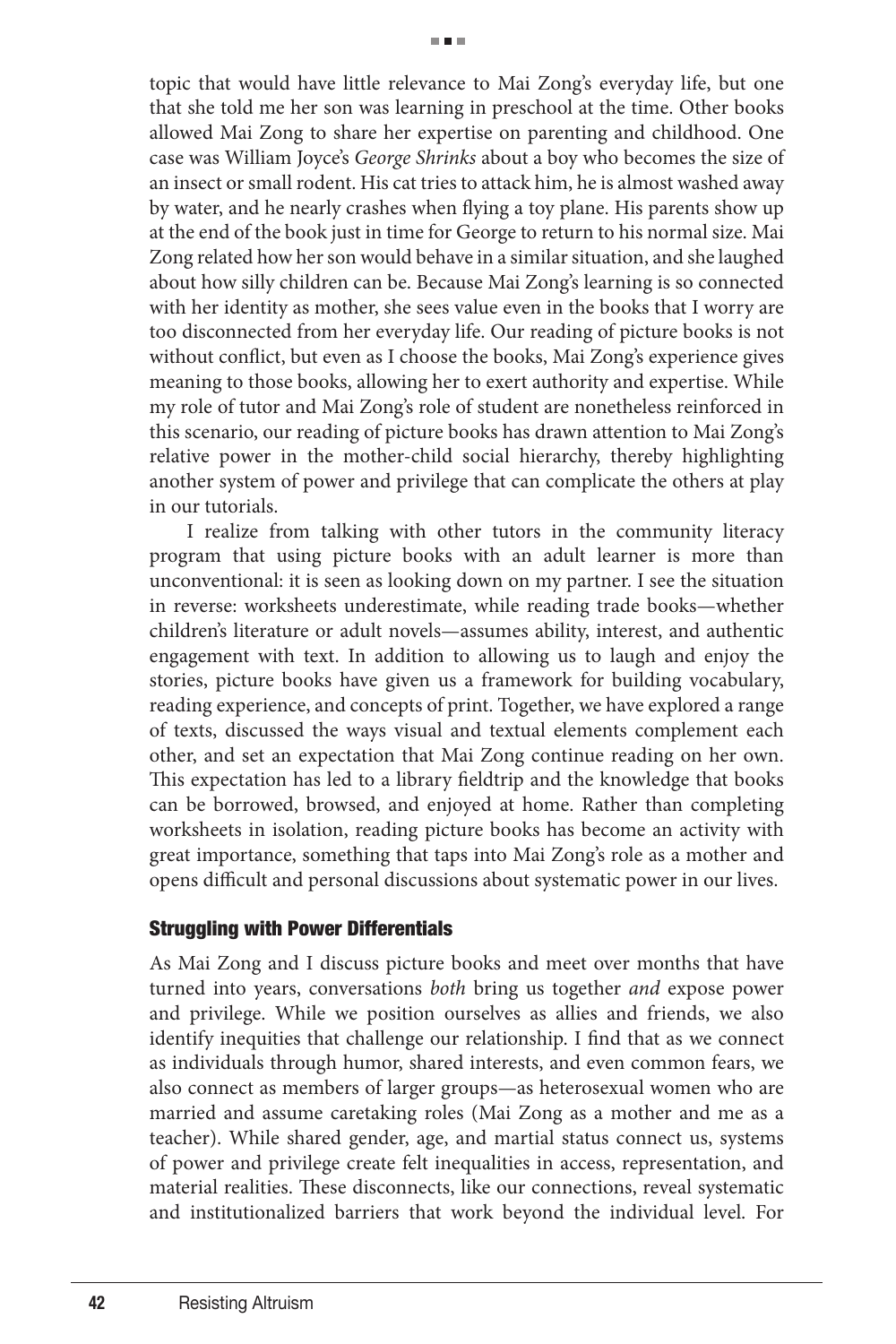example, my access to education, work, and a living wage illustrate my white, middle class, and American privilege. For Mai Zong, immigration to the United States has come with refugee status and a period of public assistance for housing and education; she is relatively privileged within the Hmong community, as she is a mother and an educated woman who can read and write in Hmong and is now learning English. Still, Mai Zong encounters American systems of racism, classism, and nationalism compounded with the difficulty of communicating in a new language she is just beginning to learn—all factors illustrating culturally located power in the United States and subordination of the Hmong people on an international scale. In my local relationship with Mai Zong, the systematic becomes personal, as our experiences and viewpoints often look very different.

A review of our tutoring cancellations, for example, reveals our different positions and the types of choices we make on a regular basis. Over the period of several months, I canceled our tutorials four times: twice for professional conferences, once for an on-campus workshop, and once for a conference call. All four cancellations were scheduled ahead of time and resulted in professional development activities that help both my education and my career (hence, they carry economic value). In contrast, Mai Zong also canceled our sessions four times: once when her son was sick; once when he was dropped off too early; once when her sink was broken, and once when she had traveled out of town to "get chickens" over spring break. With the exception of the spring break travel, none of these cancellations were scheduled, and all were related to the care of her family and household. Of course these cancellations are rooted in responsibility and agency. Mai Zong would certainly not choose to switch places with me (in fact, she feels sad that I have so few family members and no annual family gatherings), but our cancellation patterns distinguish our different class membership and expose my middle class privilege. While I have been able to schedule cancellations that potentially strengthen my economic position, Mai Zong's cancellations could not have been planned and might arguably take away from her economic footing.

The context surrounding our tutorials (the context that influences these cancellations, for example) has a profound effect on tutoring, just as the talk or what happens within our conferences—does. The act of scheduling our one-on-one conferences exposes power and privilege in the same way that reading and responding to picture books do. The question, then, is how do we build effective, meaningful, and relational tutoring across these inequities? In this section, I discuss what brings us together and then turn to the divisions that challenge and complicate easy friendship. Both connections and divisions are brought to the surface largely through storytelling that arises from our use of picture books and photographs. Commonalities based on gender are products of the same structuring forces that lead to disconnects, and gender, therefore, serves as a fulcrum on which our relationship hinges.

To establish points of connection, Mai Zong and I draw on personality traits—which are often seen individual, but reflect structural forces—to discuss likes and dislikes, including our favorite foods, television shows,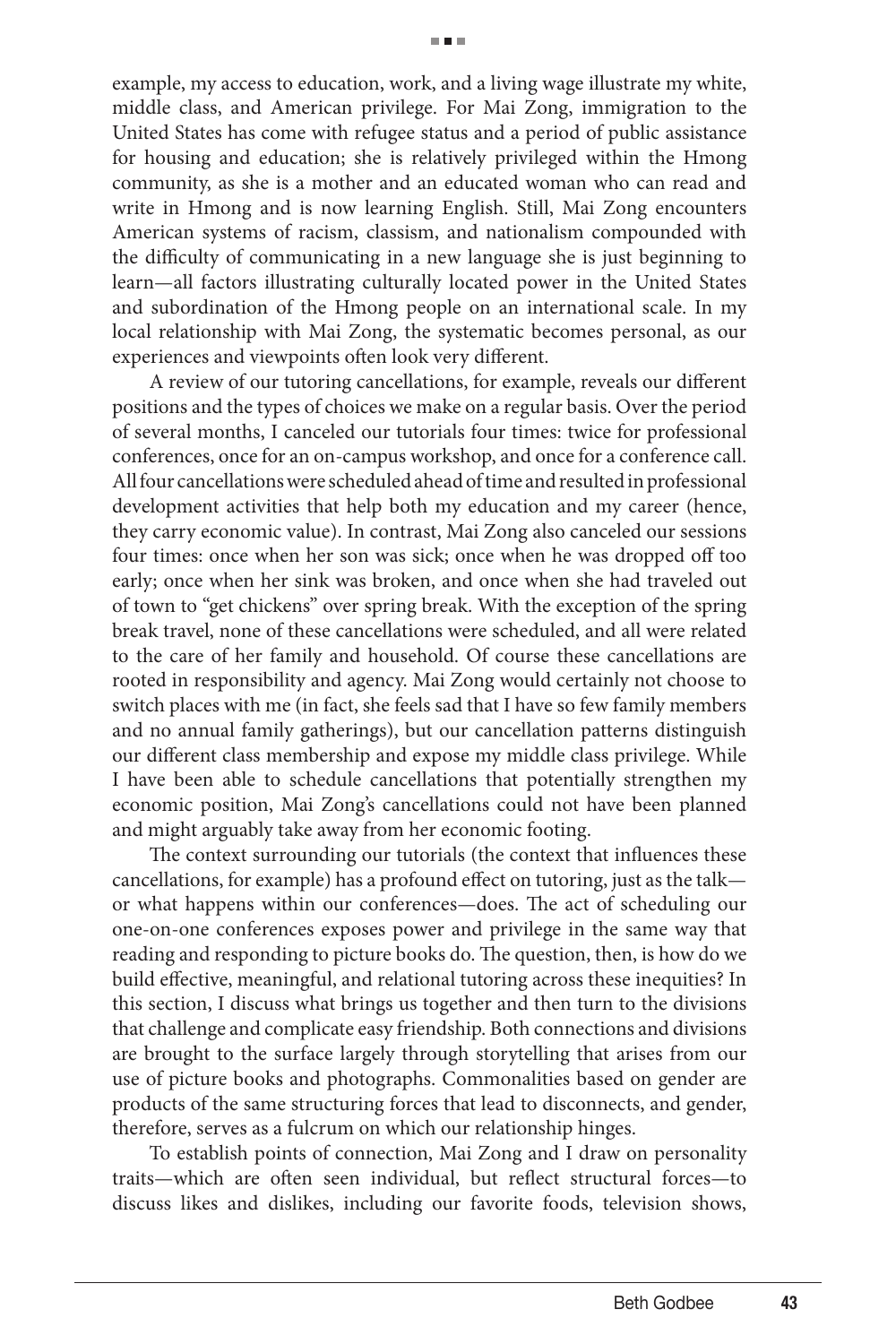movies, and books, all of which can be read as gendered. For instance, Mai Zong and I find common ground based on shared aversions and fears. After reading aloud Ezra Jack Keats's *Goggles!*, we agree that we are both too scared to ride a motorcycle. We would rather walk, ride bikes, drive cars, or take the bus. Mai Zong tells me about her recent efforts to earn a driver's license, so she can drive herself to the community garden two miles away from her apartment. From talk about transportation, we turn to a discussion of gardening and our favorite fruits and vegetables. We exchange recipes and discuss dinner plans for that evening. During Leo Lionni's *Inch by Inch*, Mai Zong shares her fear of caterpillars and worms. I express my dislike for spiders, which leads into talk about Mai Zong's favorite show, *Fear Factor*. We pause with exclamations of "eugh!" and "awh!" when we imagine eating caterpillars or having roaches crawl over us. Mai Zong tells me about several episodes of *Fear Factor*, which she enjoys for the visual content, even when she does not understand the language, as is the case with many picture books. While these points of connection might be seen as mere circumstance because any two women are unlikely to share the same fears, they show how Mai Zong and I build connections by distancing ourselves from motorcycles and bugs—a distancing that strikes me as feminine. Even as we defy gendered expectations by continuing our educations and asserting ourselves as strong women, we still fit some gendered stereotypes, which provide us with similar stories to tell and preferences to disclose.

In addition to building connections through dislikes, we find commonality through shared interests in crafting and working with children, which are again evidence of shared gender and socialized femininity, which are structural and systematic in nature. When reading aloud Laura Joffe Numeroff's *If You Give a Moose a Muffin*, we encounter the words "sewing," "needle," and "thread," all words that Mai Zong is interested in learning because they support her seamstress work. We compare my crocheting with her sewing, and Mai Zong asks me to bring crochet needles and yarn to our next session. For several weeks, Mai Zong and I talk while crocheting. I show Mai Zong one of my afghans, and she, in turn, shows me several aprons she is making for friends. A few weeks later, she gives me a Hmong story cloth she has sewn for me. Similarly, when reading David Shannon's humorous texts *No, David!* and *David Goes to School*, we relate by laughing and sympathizing with the mother and teacher characters who constantly scold the naughty boy, saying "No! No! No!" and offering other reprimands, such as "Shhhhh!" and "Quiet down now." I tell stories from my experience in schools, and Mai Zong recounts what her son has recently said and done. For example, he often picks up commands from his preschool and uses them in conversation with Mai Zong. One time he even told her, "Pay attention." The points of connection Mai Zong and I build are not limited to shared experiences or preferences, but include situations we are able to imagine and appreciate for each other. In this case, Mai Zong relates to the David character as a mother, while I relate to him as a past child and teacher. Our connections are not based on sameness, but on mutual understanding, interest in the other person, and a shared context for laughter.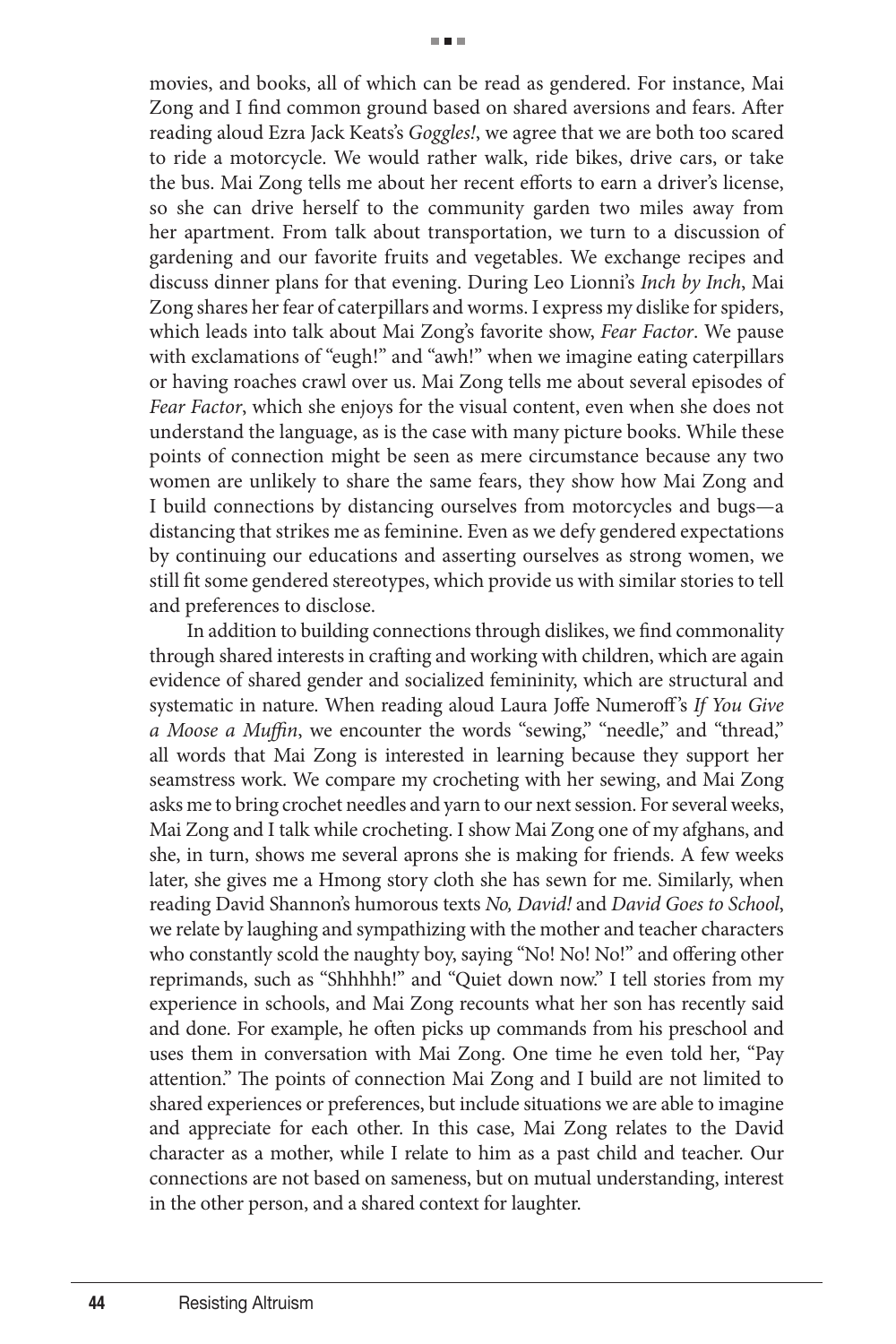At the same time that Mai Zong and I have developed our relationship based on commonalities reflecting our shared identities as heterosexual women, we have also experienced a range of disconnects that are likewise more than a matter of individual dislikes or divides. Rather, these disconnects expose our unequal status positions within systems of race, class, and national privilege. While both Mai Zong and I have relocated to the Midwest, we moved from different distances and for very different reasons. I chose to move across the country to continue my education, while Mai Zong came as a refugee and agreed to resettle in a country where she must learn both a new language and new way of life. Having grown up in refugee camps in Thailand, Mai Zong has known a life where her agency has always been restricted, where relocation was more a matter of necessity than choice. Our disconnects, therefore, are not simple differences, but matters of inequality that draw attention to global politics and even national, cultural, or racial identity.

As an example, while Mai Zong and I connect based on shared gender, we also identify how our gendered roles are constructed differently based on our

economic and cultural positions. When reading David Wiesner's *Tuesday*, Mai Zong and I stop at the illustration of a man drinking milk to name our favorite foods. Mai Zong is shocked that I am

eating a sandwich and **in a country where she must learn both I chose to move across the country to continue my education, while Mai Zong came as a refugee and agreed to resettle a new language and new way of life.** 

a vegetarian and asks in several subsequent sessions, "What do you eat? You don't eat chicken? You don't eat beef? You don't eat fish?" She is curious by my vegetarianism, but also confused about why I choose to spend more money on tofu and soy products rather than to purchase meat. She is especially surprised that my husband is also vegetarian, as she says that her spouse asks her to prepare special meat-based dishes just for him.

Our conversations on food reflect not only the privileged economic position that allows me to afford vegetarian meals but also differences in our marital relationships. Mai Zong's husband is considered extremely openminded among the Hmong men because he supports her education, but he also expects her to prepare dinner for him. My ideal of egalitarian relationships conflicts with Mai Zong's lived experience, so that even while recognizing my privileged economic position, I find myself quick to judge Mai Zong's marital relationship and having to back up and interrogate my own political stance. Likewise, as we talk about our husbands, Mai Zong worries about why I do not have children and is confused why I would make this choice. As I describe a notion of privilege based on class, education, and career, Mai Zong explains that for her in the Hmong community, power, privilege, and "blessings" come with children. From Mai Zong's point of view, I have little social standing and limited experience until I am a parent. But my point of view not only carries economic weight in the United States context, but is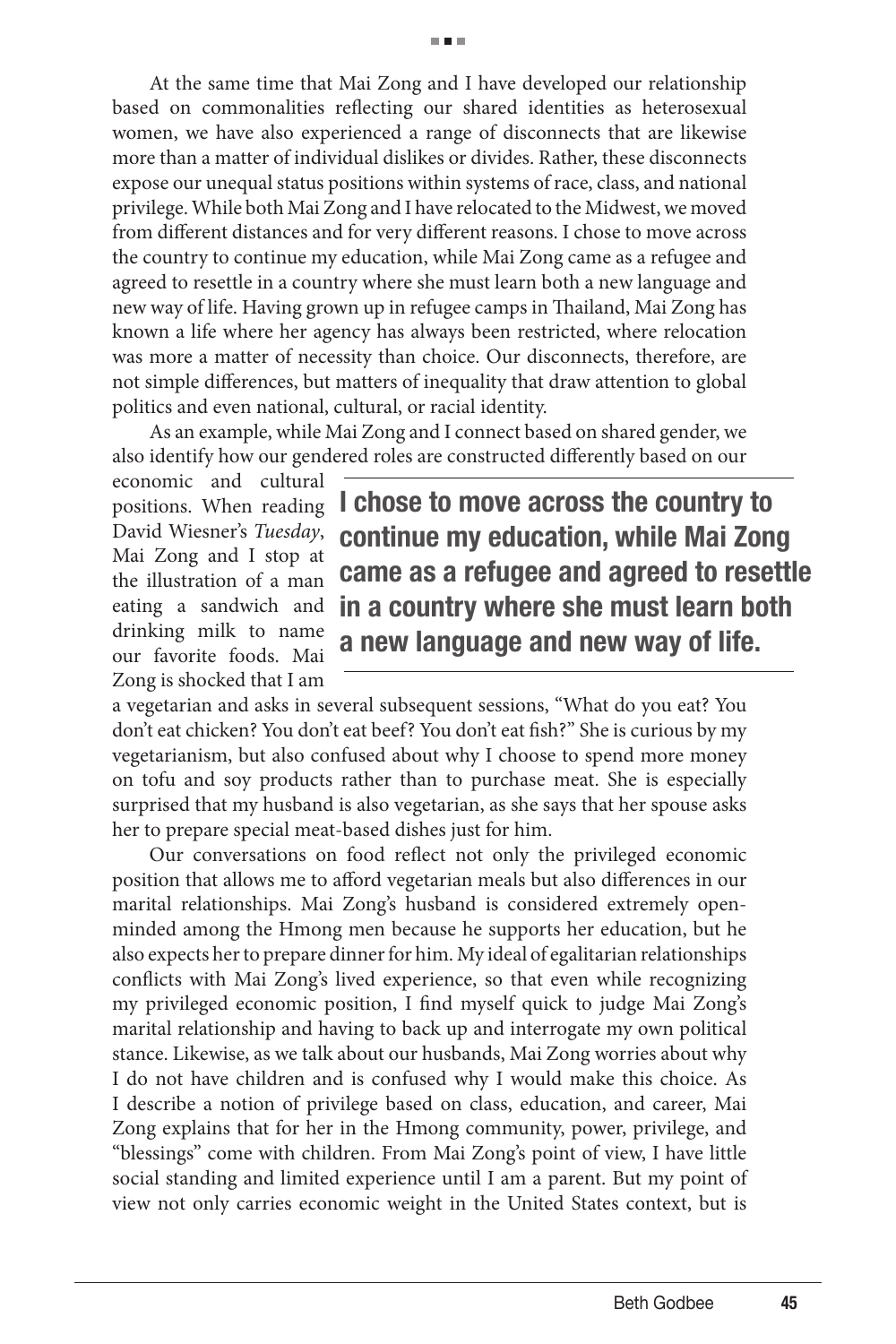also symbolic of American views that have conflicted with and subordinated Hmong communities in the United States.<sup>4</sup>

These differences in how we experience gender and heterosexuality may lead to judgment as I wonder about Mai Zong's marital relationship and as she questions my decision not to have children. However, our attempts to discuss and understand these differences actually strengthen our relationship so we come to want for the other person what we believe brings status, whether income, career, children, or family. Because we care for each other, I want Mai Zong to feel economically secure and educationally empowered, and she wants me to enjoy a supportive, extended family. Conversation about our marriages and families, like our laughing over scary insects and dangerous motorcycles, indicates the powerful role of socialized femininity, but this time it also highlights important differences in those roles. Further, these conversations illustrate the ways in which power and privilege are historical and cultural constructions. We are each socialized into values, and the gaps between what Mai Zong and I see as providing us with status helps us to identify a potential for challenging and changing those constructions. As we relate stories and seek to understand each other's positioning, we uncover the socialized and systematic nature of privilege as well as culturally located power that influences us as individuals within the Hmong community and broader United States context.

Institutionalized systems of power and privilege become immediate and personal when sharing stories, both those from picture books and those from our everyday lives. Discussion of socioeconomic class within our cultural contexts arises, for example, through reading Gene Zion's *Harry the Dirty Dog*, which leads Mai Zong to express shock that a dog would not only live indoors, but also be bathed in the family's tub. Mai Zong believes that animals are dirty and cannot imagine them in the same bathtubs as humans, something I have taken for granted for as long as I can remember. In Thailand, Mai Zong had to carry water from a few blocks away, boil it, and then use the same water to bathe all members of her family. She never sat in a bathtub until coming to the United States and says that the indoor warm water is what she likes most about her new apartment. She asks whether I have one or two bathrooms, and I answer, "just one." Then she says that many Americans "have money" and "are rich." I agree that we have much more money and ask whether she has seen the really big houses like the Governor's Mansion. She says yes, but then adds, "houses here have many rooms, one room for each person." *Uh, oh*, I think. My house has two bedrooms for just my spouse and me. I realize that I am "rich" (and not "middle class") by Mai Zong's estimation. Economic privilege, which is constructed as abstract, if not invisible, particularly for those who have it, becomes individual and immediate through these exchanges.

Inequities in power and privilege become further illustrated (this time visually) when looking through library books on Hmong culture: Sheila Cohen's *Mai Ya's Long Journey,* Nora Murphy's *A Hmong Family*, and Dia Cha's *Dia's Story Cloth*. As Mai Zong and I discuss different photographs in these books, she teaches me about games, customs, and life as she has experienced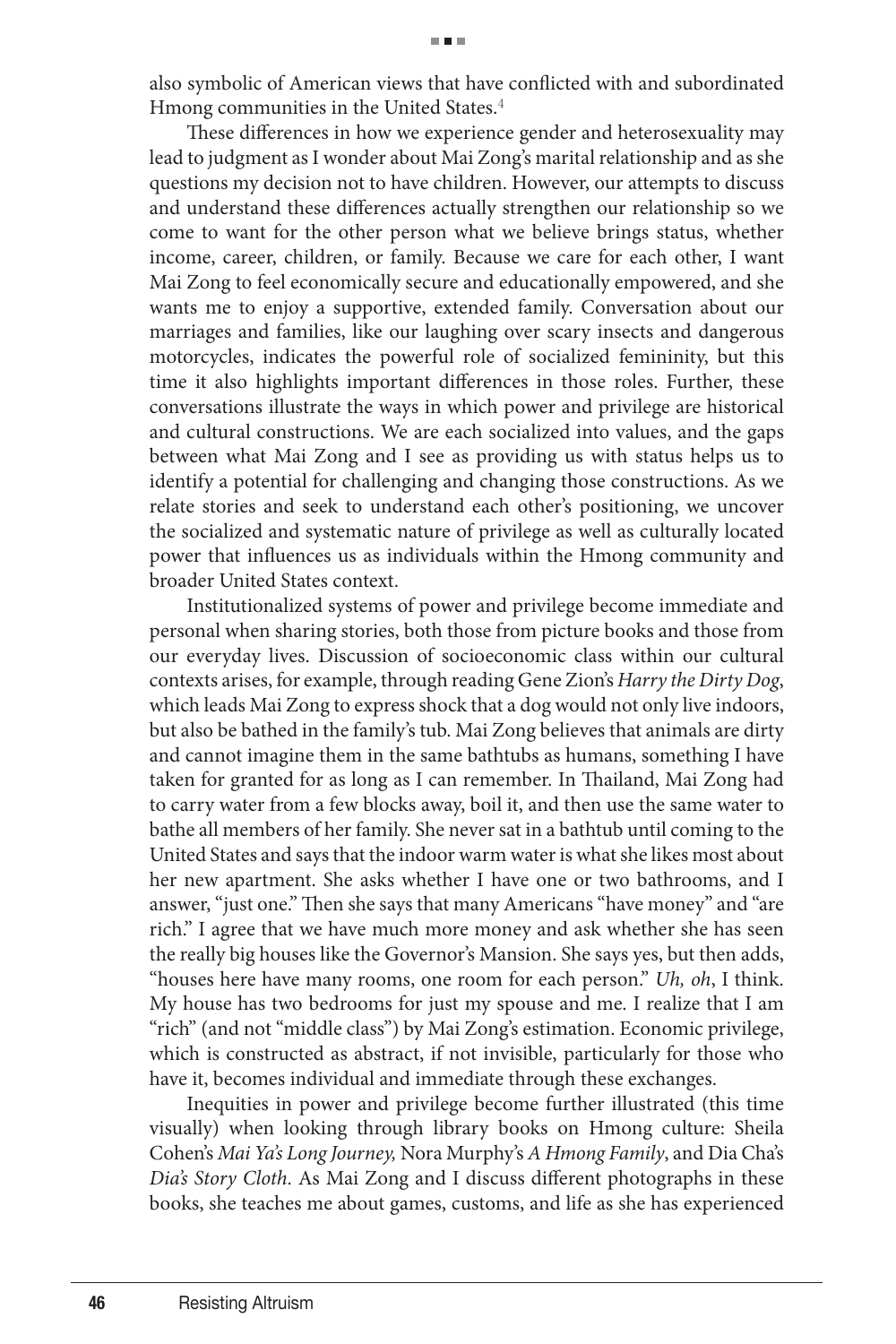them both in Thailand and in the United States. We look at photographs from the Ban Vinai Refugee Camp in Thailand, where Mai Zong was born, where children lived within wire fences, and where she remembers her family being numbered. One photograph shows a family marked by a number "BV002949" with each child wearing tags "1.2," "1.3," and so on. Mai Zong explains that families had to be counted and kept together.

When looking at story cloth designs, Mai Zong tells me that she became a seamstress and worked all day on sewing after she married at age fourteen. Mai Zong was one of only a few girls to complete six years of school in Thailand and to learn how to write in Hmong. She tells me with pride about her educational background, which provides her privilege within her family and the Hmong community, yet still leaves her disadvantaged in the United States. Mai Zong's position again calls attention again to the systematic nature of power and privilege, as she has enjoyed a privileged status within the local Hmong community, but the community as a whole is made Other and disenfranchised in the wider United States context. Mai Zong's detailed stories of Hmong New Year celebrations could easily be read as exotic, while a pet story like *Harry the Dirty Dog* is presented as so normative in the United States that it furthers an "ideal" based on a white, middle-class, suburban, heterosexual family. The juxtaposition of the dog story with books on Hmong culture opens conversation of our relative privilege and power in the United States and internationally.

At the same time as reading picture books, Mai Zong suggests that we exchange photographs of our families, perhaps because our conversations have already stretched into our personal lives and beyond more formal, or "academic," topics. I bring recent pictures of my parents' summer visit to Wisconsin and plan to share some online photo albums from past vacations, both in the continental United States and to Europe and Hawaii. My photos largely convey a tourist perspective by showcasing places I visit rather than people in my family and community. They capture special events instead of everyday life. In contrast, Mai Zong has brought five envelopes of photographs from her mid-teens in Thailand to mid-twenties in the United States. Her photos show a large family of twenty siblings plus many in-laws and friends. She tells me not only about her husband and son but also about her extended family and where they have moved within the United States. As Mai Zong narrates each photograph, she describes the living conditions depicted in the photos: houses are three-sided wooden structures with dirt floors, and laundry hangs out in the streets near kids playing "pov pob," a traditional ball game. In contrast to these images of daily life, a number of photographs chronicle Hmong New Year celebrations, as women wear colorful, traditional dress, and men don silver necklaces with large locks and many layers or aluminum or other metal. Mai Zong reports that her family has made these garments and necklaces for years, and she proudly points to an intricate apron design she stitched by hand, again indicating her position of privilege among the Hmong.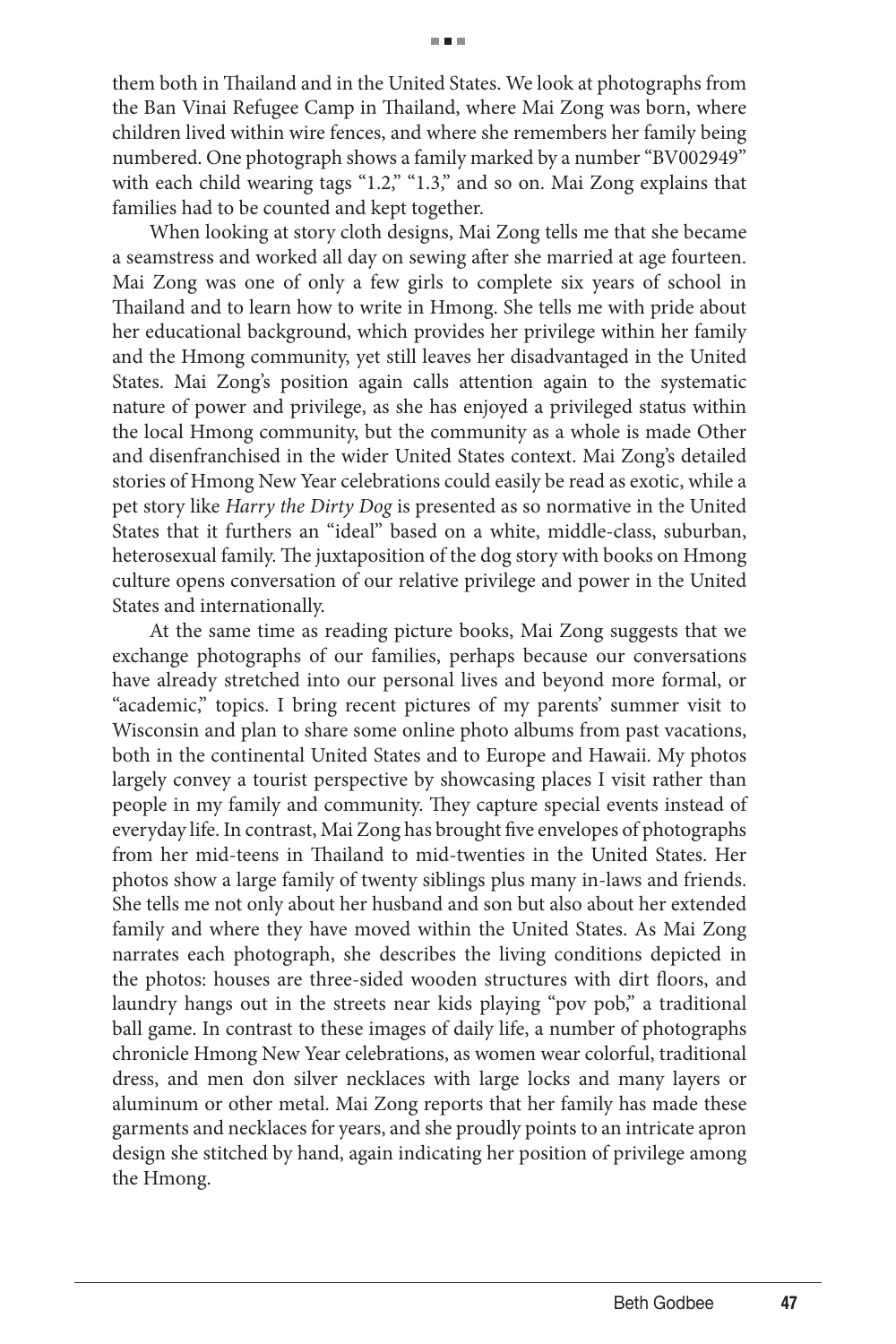The more we talk, the more I worry about how my own life is depicted differently in the photographs—not because I imagine that Mai Zong would want to trade positions, but because my own privilege seems so extreme and insensitive. A mass of material wealth characterizes my life: from my twobedroom house and my vacations with leisure time to my digital camera and computers for creating online photo albums. More than the picture books, the photographs lead us to confront my privilege in a sharp, rough-edged way, as I tell Mai Zong where I have traveled and where I plan to visit next. I struggle with how to present my identity in a responsible way that is truthful and still critical of the systems that allow for inequities in income, access, and representation. And I question whether my years growing up are too dissimilar to Mai Zong's—whether I can presume to build a friendship based on mutual liking or shared gender. At the same time, I worry about how I represent and write about Mai Zong's life without depicting her experiences as Other or exotic. With Mai Zong, I stumble through explanations of how my photographs show privilege (American, middle-class, white privilege), but it is truly through writing about our conversations—through the research process we undertake together and through reading fieldnotes and earlier

drafts of this paper—that we are able to discuss our lives and notions of what we call "rich" and "family." We agree to continue discussing our lives, which paves the way for exploring the systems that create our relative status and positioning. We return to the photographs in subsequent tutorials and also give photos to each other—not only as a site of literacy learning but also as a way to understand and remember each other's values.

The disconnects and divides Mai Zong and I encounter based not only on our different cultural backgrounds but also on my race, class, and national privilege are not diminished, but instead become part of the way we construct conversations and interactions with one another. Effective tutoring, based in a long-term relationship, should not hide these differences but should recognize and expand upon an awareness of what separates us—and how systematic oppression unfairly organizes our lives, giving some of us advantages and limiting the experiences and access of others. While the differences in power and privilege limit our understandings of each other's position, we are still able to imagine what the other person has experienced and to build connections across real power differentials. What I hope this analysis shows is that tutors can identify connections with their partners, yet also recognize and work to understand differences in material realities. Building friendship does not negate attention to oppression, but instead asks us to evaluate how systematic power and privilege becomes personal and intimately known in one-on-one conferencing. While the process of developing a caring, affiliative, and critical relationship takes time and effort, this relationship-building is essential for tutoring partners to choose to continue working together, and, therefore, for community literacy programs to sustain their work in communities. Further, genuine consideration of power and privilege arises not from structured reading or writing activities, but from unstructured talk, which may stem from discussions of texts, pictures, or other materials we encounter within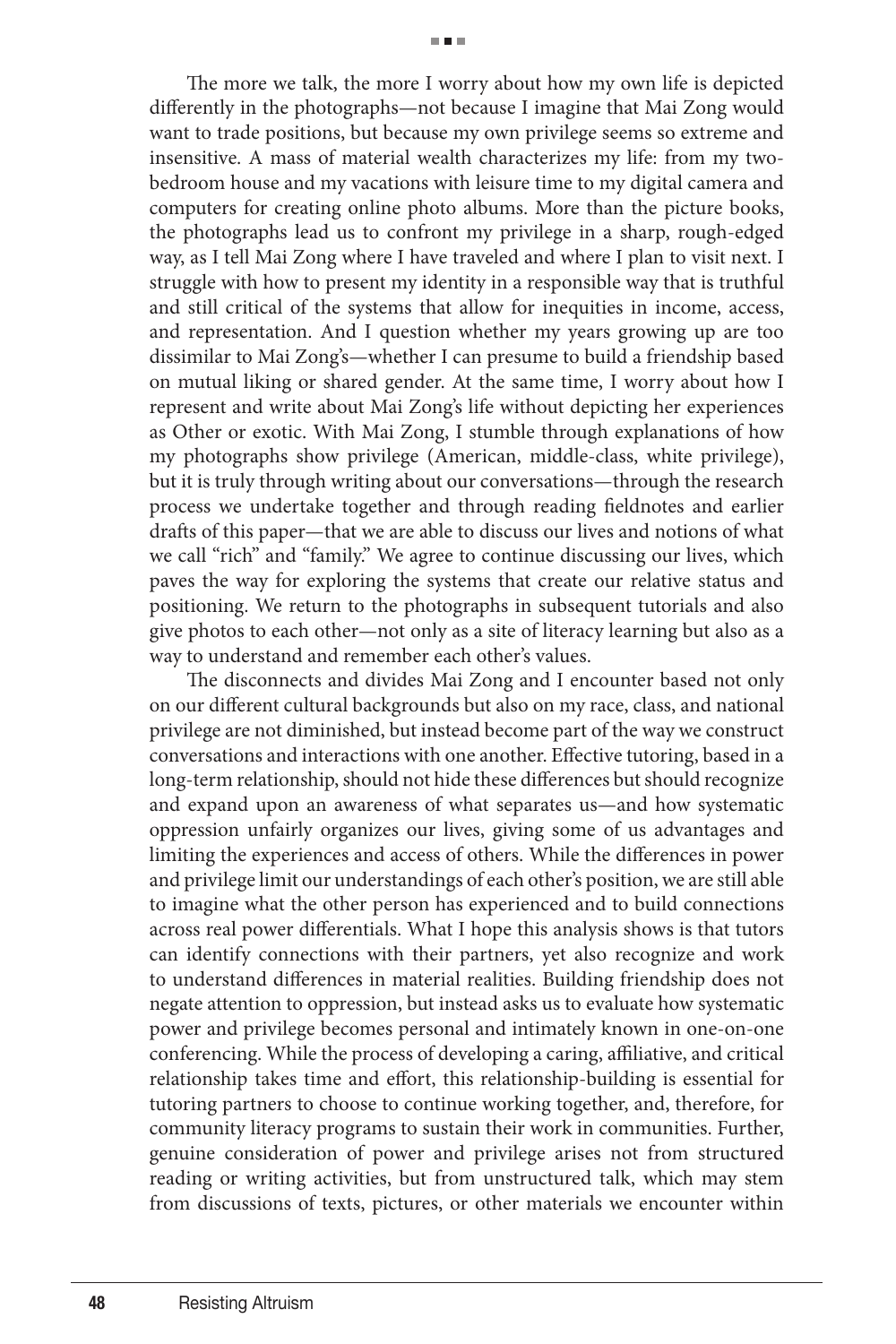tutorials. Community literacy tutors can interrogate the common, but problematic, frame of altruism by looking at their own positioning within institutionalized power and privilege and by involving their partners in discussion and collaborative research into this question as well.

#### Tutoring within Systems of Power and Privilege

This case study of tutor research is situated in a particular time and place and specific to tutor and student, but it raises questions about the role of power and privilege in community literacy programs and in tutoring more generally. Although Mai Zong and I bring unique literacy histories and expectations for tutoring into our work together, our relationship shows how any instructional interaction is shaped by individuals' positions in the world. Even as we identify commonalities and find ways to connect across difference, Mai Zong and I experience inequities in our everyday material realities. Those inequities influence our ongoing relationship as well as the nature of community literacy tutoring. How and whether we uncover our participation in systems of power and privilege shape not only one-on-one relationships, but also overall tutoring effectiveness, since tutoring is made possible through personal contact and interactions among tutoring partners.

Because long-term, lasting instruction often equates with effectiveness, it is worth noting that Mai Zong and I have continued working together longer than any other tutoring pair originally matched through the Hmong Language, Literacy, and Jobs Project (HLLJP). While a number of factors might account for this fact, our negotiated instructional approach has allowed us to talk openly and even comfortably (as friends) about what separates us. Rather than ignore social status, relationships can be strengthened and tutoring made more effective when we call attention to our positions and make those conversations part of the work of community literacy.

Awareness of systematic power can not only shape tutoring relationships, but also influence the overall effectiveness of tutorials. For example, when asked what she finds valuable about one-on-one conferences, Mai Zong says that she enjoys hearing an American speak: "It's good for me to listen." She explains that I speak more quickly than her ESL teachers, so my speech is more similar to what she encounters in grocery stores or pharmacies. She recently asked a store clerk to help her find lunch bags, an event she reported to me as "a first." This example illustrates how Mai Zong not only recognizes but also draws on my language privilege to claim more power and agency for herself. Privilege can work in unexpected ways, which can and should be interrogated so that we might better understand its impact on one-on-one tutorials. In the case of my work with Mai Zong, our mutual exploration of power and privilege through research and conversation has made possible our ongoing collaboration.

This research points toward implications for tutors as well as for directors of community literacy programs. Both tutors and those who conduct tutor education should pay attention to the types of power extended to both tutoring partners. Those administrators who match tutors and students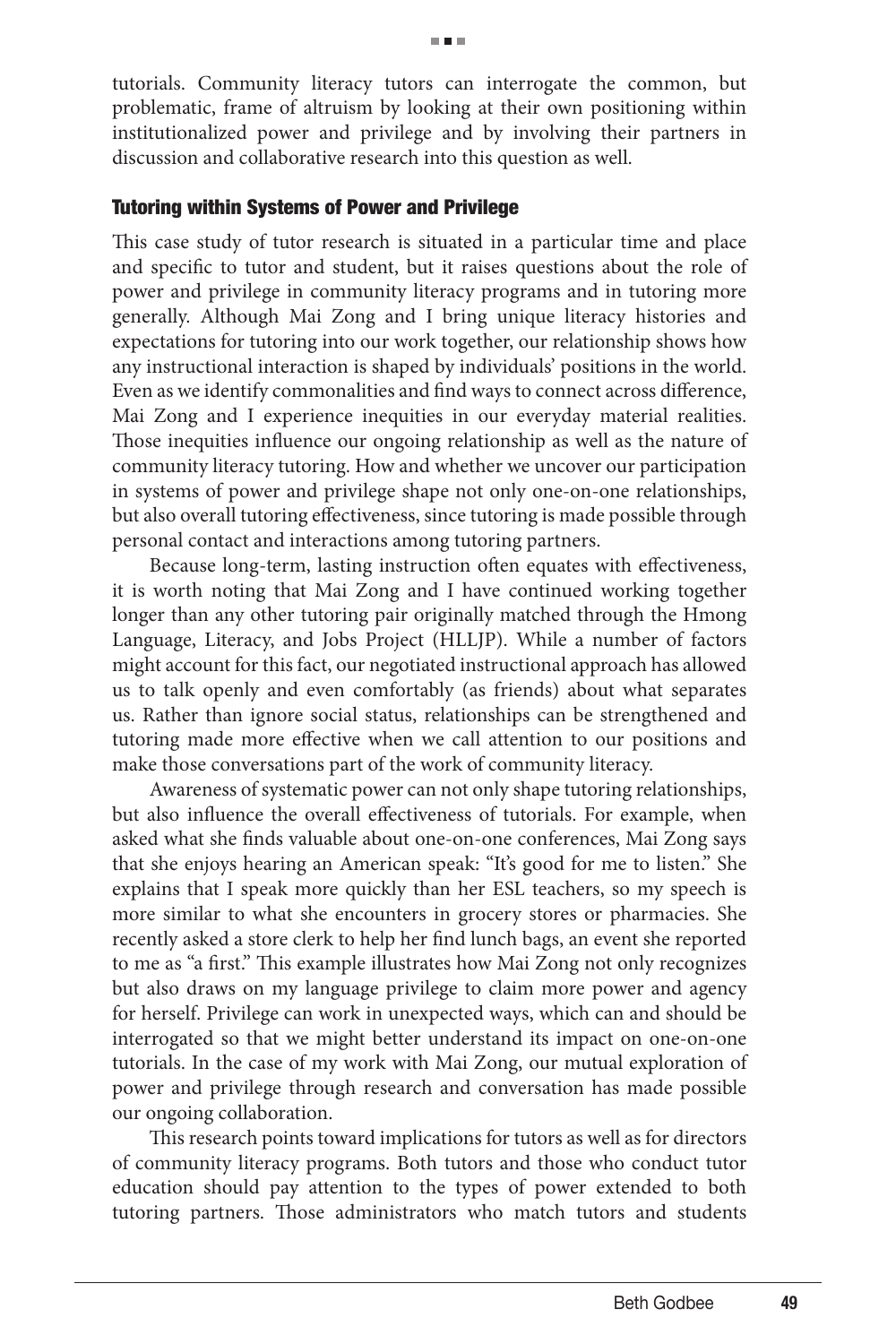might consider what parts of each person's identity (from race and class to gender and sexuality) might expose inequities or allow for exploration into systematic privilege. Rather than matching tutor and student because of similarities or differences, a more complicated notion of common ground, status, and identification can inform matches, as well as tutor education. If tutors understand that commonalties as well as disconnects and inequalities are inevitable and productive, then issues of power and privilege can be explored openly and honestly. Discussions of difference and especially of power need not be avoided, but explicitly recognized and highlighted as a site of literacy learning. The hope, then, is that these explorations (and attention to oppression more generally) will continue beyond tutorial sessions and into our everyday practices and interactions in the world.

As with any form of action research, my project ends by looking ahead to continued inquiries and interactions with Mai Zong. I become better able to rethink which texts to bring, which questions to ask, and which stories to tell as I become more critical of my role within tutorials. Further, I am able to share with others this case study that illustrates the importance of examining issues of power and privilege—and ultimately, of resisting altruism—in tutoring. As tutor research in the extracurriculum, my collaboration with Mai Zong highlights language learning as it occurs outside academic settings and presents a model that university tutors might adapt when questioning their own practices. I close, therefore, by extending a call for other researchers to take on projects of tutor research and to question how systematic privilege shapes individual relationships in tutorials. Just as my relationship with Mai Zong continues to grow through conflicts and connections, so do our abilities to construct social change from research.

## **Notes**

<sup>1</sup> This study received IRB approval and presents an example of tutor research that benefits participants through reciprocity, allows for fair representation through member checks, and meets the CCCC "Guidelines for the Ethical Conduct of Research in Composition Studies." Many thanks to readers who provided substantial feedback on earlier drafts of this essay: Deborah Brandt, Stacey Lee, Rasha Diab, Kate Vieira, Mary Fiorenza, Beth Schewe, Jonathan D'Andries, and two anonymous reviewers. I especially thank Mai Zong for her involvement in this project and her ongoing friendship.

<sup>2</sup> Community literacy programs frequently ask people with some leisure time or educational status to volunteer. Recognizing the privilege that tutors experience is *not* to say that they do not also face oppression. Rather, tutors may benefit from systematic privilege (e.g., white privilege) at the same time as facing oppression (e.g., sexism).

<sup>3</sup> The first year of my tutoring was supported by the Hmong Literacy, Language, and Jobs Project (HLLJP) of the University of Wisconsin-Madison. Since summer 2006, my tutoring has occurred under the umbrella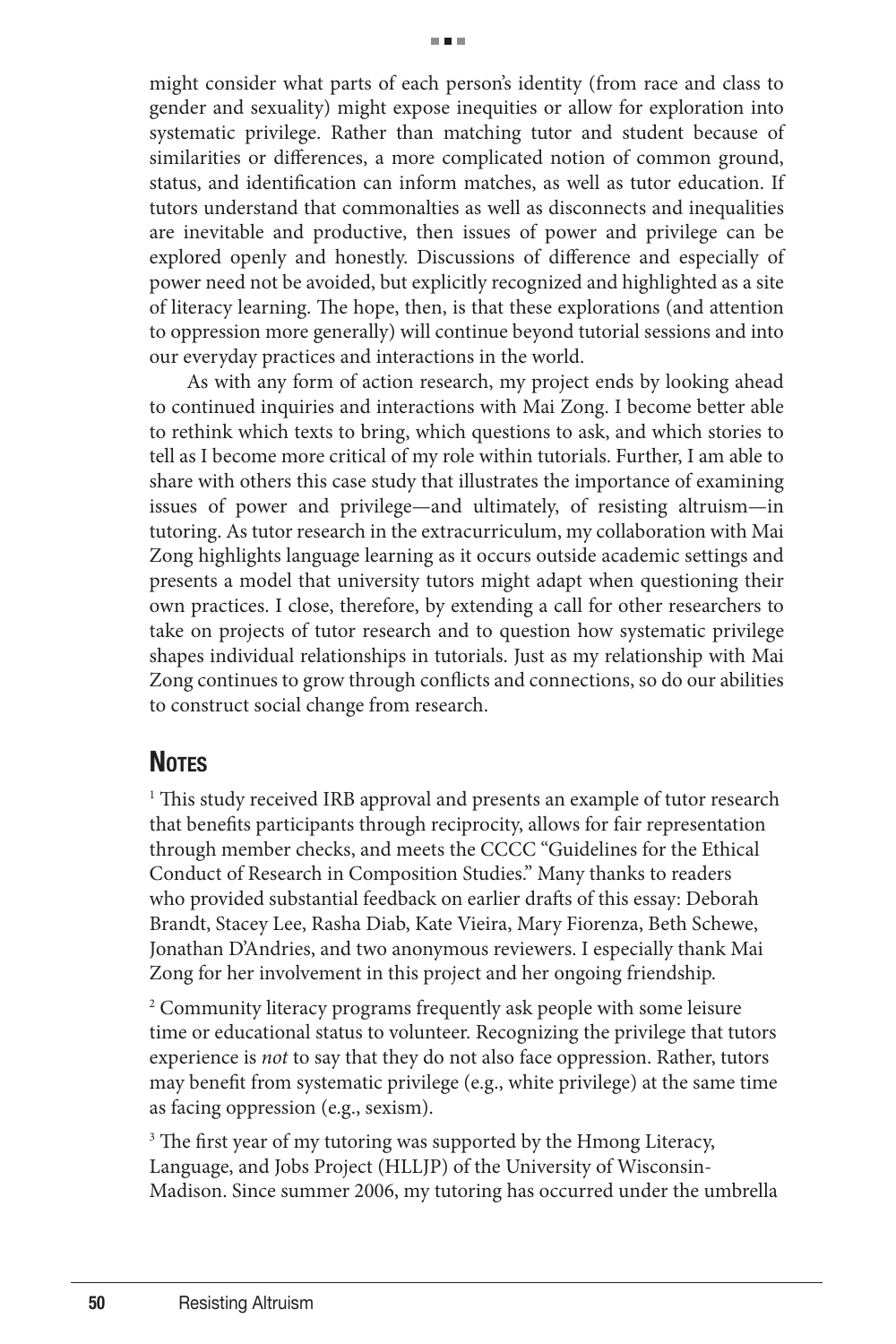of Madison's Literacy Network (formerly the Madison Literacy Council), which provided support when the HLLJP lost funding.

4 For more on the history and economic situation for the Hmong people, see *The Hmong: An Introduction to Their History and Culture* by John Duffy, Roger Harmon, Donald A. Ranard, Bo Thao, and Kou Yang, published by the Center for Applied Linguistics, Cultural Orientation Resource Center.

## **Works Cited**

| Brandt, Deborah. Literacy in American Lives. New York: Cambridge UP,<br>2001. |
|-------------------------------------------------------------------------------|
| Cintron, Ralph. Angels' Town: Chero Ways, Gang Life, and Rhetorics of the     |
| Everyday. Boston: Beacon, 1997.                                               |
| Cushman, Ellen. "The Rhetorician as an Agent of Social Change." College       |
| Composition and Communication 47.1 (1996): 7-28.                              |
| . The Struggle and the Tools: Oral and Literate Strategies in an Inner        |
| City Community. Albany, NY: State U of New York P, 1998.                      |
| Daniell, Beth. A Communion of Friendship: Literacy, Spiritual Practice, and   |
| Women in Recovery. Carbondale, IL: Southern Illinois UP, 2003.                |
| Flower, Linda. "Talking Across Difference: Intercultural Rhetoric and         |
| the Search for Situated Knowledge." College Composition and                   |
| Communication 55 (2003): 38-68.                                               |
| Gere, Anne Ruggles. "Kitchen Tables and Rented Rooms: The                     |
| Extracurriculum of Composition." College Composition and                      |
| Communication 45 (1994): 75-92.                                               |
| Grabill, Jeffrey T. Community Literacy Programs and the Politics of Change.   |
| Albany, NY: State U of New York P, 2001.                                      |
| Grimm, Nancy. Good Intentions: Writing Center Work for Postmodern Times.      |
| Portsmouth, NH: Boynton/Cook, 1999.                                           |
| Herzberg, Bruce. "Community Service and Critical Teaching." College           |
| Composition and Communication 45 (1994): 307-319.                             |
| McComiskey, Bruce, and Cynthia Ryan, eds. City Comp: Identities, Spaces,      |
| Practices. Albany, NY: State U of New York P, 2003.                           |
| McIntosh, Peggy. "White Privilege: Unpacking the Invisible Knapsack."         |
| White Privilege: Essential Readings on the Other Sides of Racism. Ed.         |
| Paula S. Rothenberg. New York: Worth Publishers, 2005. 109-113.               |
| Moss, Beverly J., Nels P. Highberg, and Melissa Nicolas, eds. Writing Groups  |
| Inside and Outside the Classroom. Mahwah, NJ: Lawrence Erlbaum,               |
| 2004.                                                                         |
| O'Brien, Eileen. Whites Confront Racism: Antiracists and Their Paths to       |
| Action. Oxford: Rowman and Littlefield, 2001.                                 |
| Reynolds, Nedra. Geographies of Writing: Inhabiting Places and Encountering   |
| Difference. Carbondale, IL: Southern Illinois UP, 2004.                       |
| Street, Brian V. Literacy and Development: Ethnographic Perspectives. New     |
| York: Routledge, 2001.                                                        |
|                                                                               |